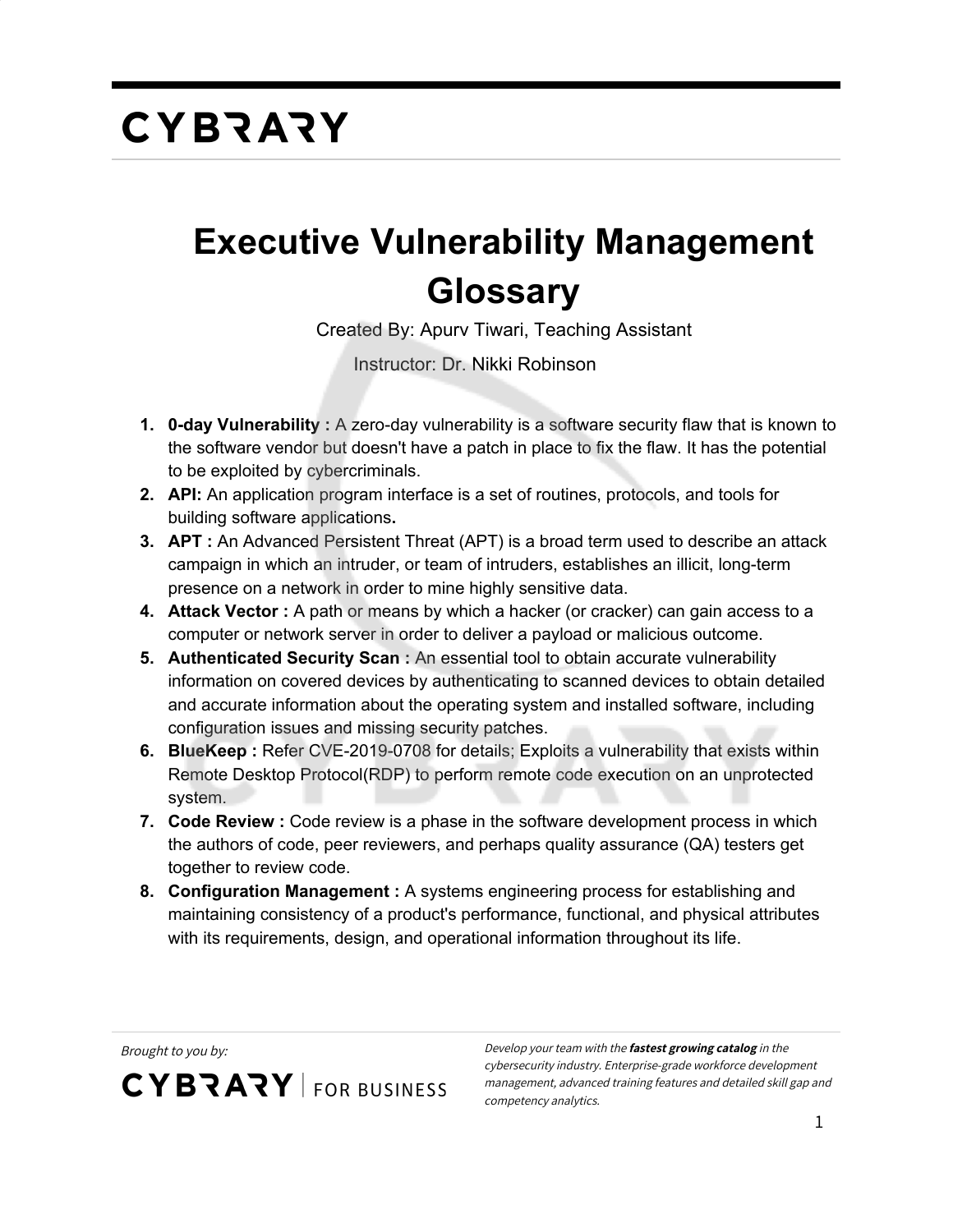- **9. Critical Assets/Low Hanging Fruit :** Any device that uses a routable protocol to communicate outside the electronic security perimeter (ESP), uses a routable protocol within a control center, or is dial-up accessible.
- **10. CVSS :** Common Vulnerability Scoring System, open source industry standard for assessing severity of vulnerabilities.
- **11. Effective Workflow :** A Workflow is a sequence of tasks that processes a set of data. Workflows are the paths that describe how something goes from being undone to done, or raw to processed.
- **12. End of life Software :** "End-of-life" is a term used with respect to a product supplied to customers, indicating that the product is in the end of its useful life, and a vendor stops marketing, selling, or rework sustaining it.
- **13. False Positives :** A test result which wrongly indicates that a particular condition or attribute is present.
- **14. FIPS :** Federal Information Processing Standards are a set of standards that describe document processing, encryption algorithms and other information technology standards for use within non-military government agencies and by government contractors and vendors who work with the agencies.
- **15. Gate Review :** Gate reviews give management visibility into the project's progress to-date, changes since the last Gate, and the project manager's plan for the near term. At this point management may let the project proceed, delay, alter, or cancel the project before further work is performed.
- **16. Hotfix :** A small piece of code developed to correct a major software bug or fault and released as quickly as possible.
- **17. Impact of a Vulnerability :** The damage caused to a business unit if a vulnerability is exploited.
- **18. Likelihood :** The state of being probable or chance of a threat occurring.
- **19. NIST RMF :** The Risk Management Framework is a set of information security policies and standards for federal government developed by The National Institute of Standards and Technology (NIST).
- **20. NIST SP :** National Institute of Standards and Technology Special Publication provides a catalog of security and privacy controls for all U.S. federal information systems except those related to national security.
- **21. NVD(National Vulnerability Database) :** The NVD is the U.S. government repository of standards based vulnerability management data represented using the Security Content

**CYBRARY** FOR BUSINESS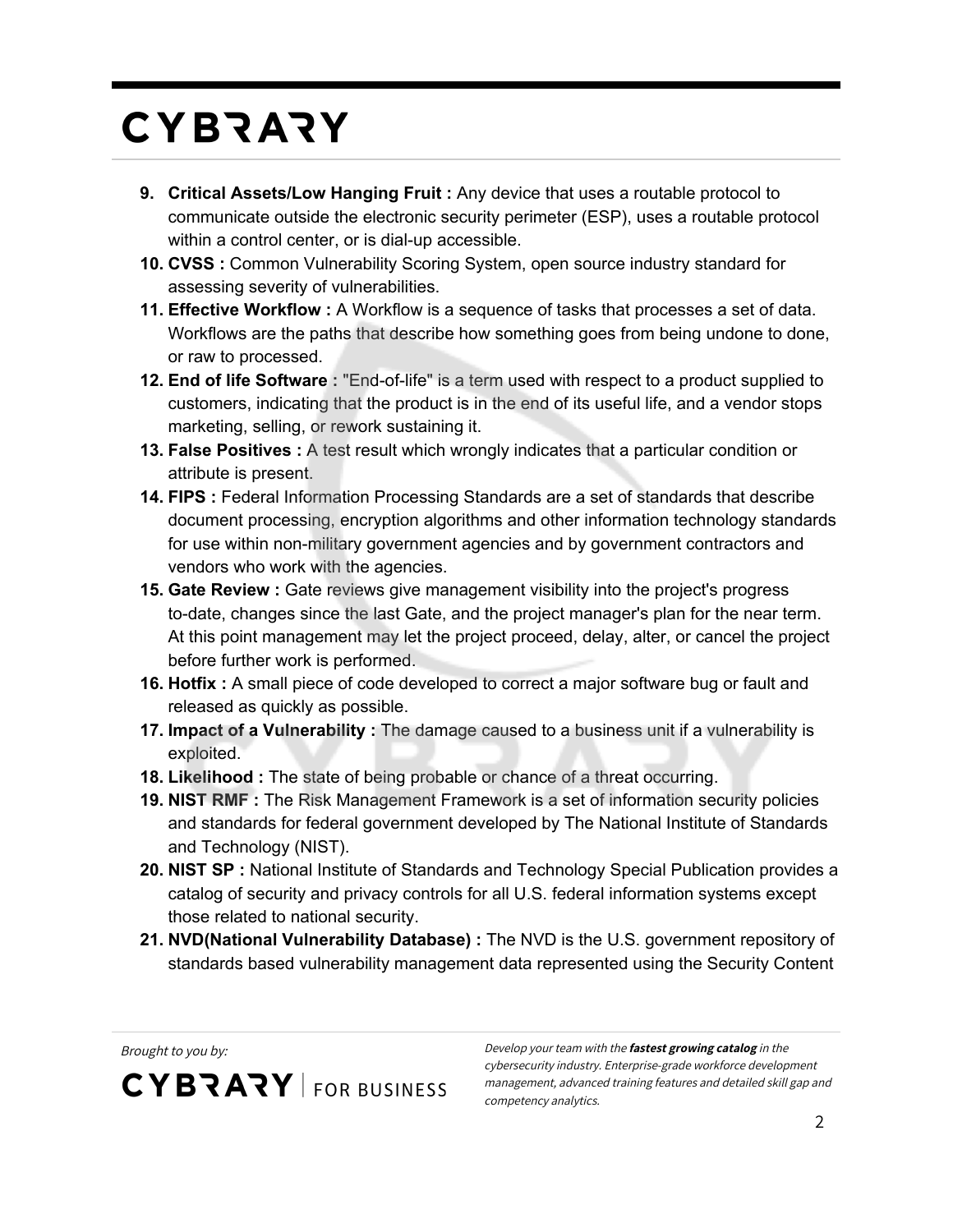Automation Protocol (SCAP). This data enables automation of vulnerability management, security measurement, and compliance.

- **22. OWASP :** The Open Web Application Security Project (OWASP) is a nonprofit foundation that works to improve the security of software.
- **23. Patch Management :** The process of managing a network of computers by regularly deploying all missing patches to keep computers up to date.
- **24. Patch Management Lifecycle :** Patch management is a strategy for systems management that involves acquiring, testing, and installing multiple patches (code changes) to an administered computer system.
- **25. Risk Assessment :** Risk assessment is a term used to describe the overall process or method where you: Identify hazards and risk factors that have the potential to cause harm (hazard identification). Analyze and evaluate the risk associated with that hazard (risk analysis, and risk evaluation).
- **26. Risk Committee :** The Risk Committee is an independent committee of the Board of Directors that has, as its sole and exclusive function, responsibility for the oversight of the risk management policies and practices of the corporation's global operations and oversight of the operation of the corporation's global risk management framework.
- **27. Risk Exposure :** The measure of potential future loss resulting from a specific activity or event.
- **28. Risk Identification :** The process of determining risks that could potentially prevent the program, enterprise, or investment from achieving its objectives. It includes documenting and communicating the concern.
- **29. Risk Profile:** A quantitative analysis of the types of threats an organization, asset, project or individual faces. The goal of a risk profile is to provide a non-subjective understanding of risk by assigning numerical values to variables representing different types of threats and the danger they pose.
- **30. Risk Response :** A planning and decision making process whereby stakeholders decide how to deal with each risk.
- **31. Security Liaison :** The Security Liaison is the Security Team's point of contact at each agency for security related requests, issues, and communication.
- **32. Segmentation :** Segmentation divides a computer network into smaller parts. The purpose is to improve network performance and security.
- **33. SIEM :** Security Information and Event Management, SIEM software collects and aggregates log data generated throughout the organization's technology infrastructure,

**CYBRARY** FOR BUSINESS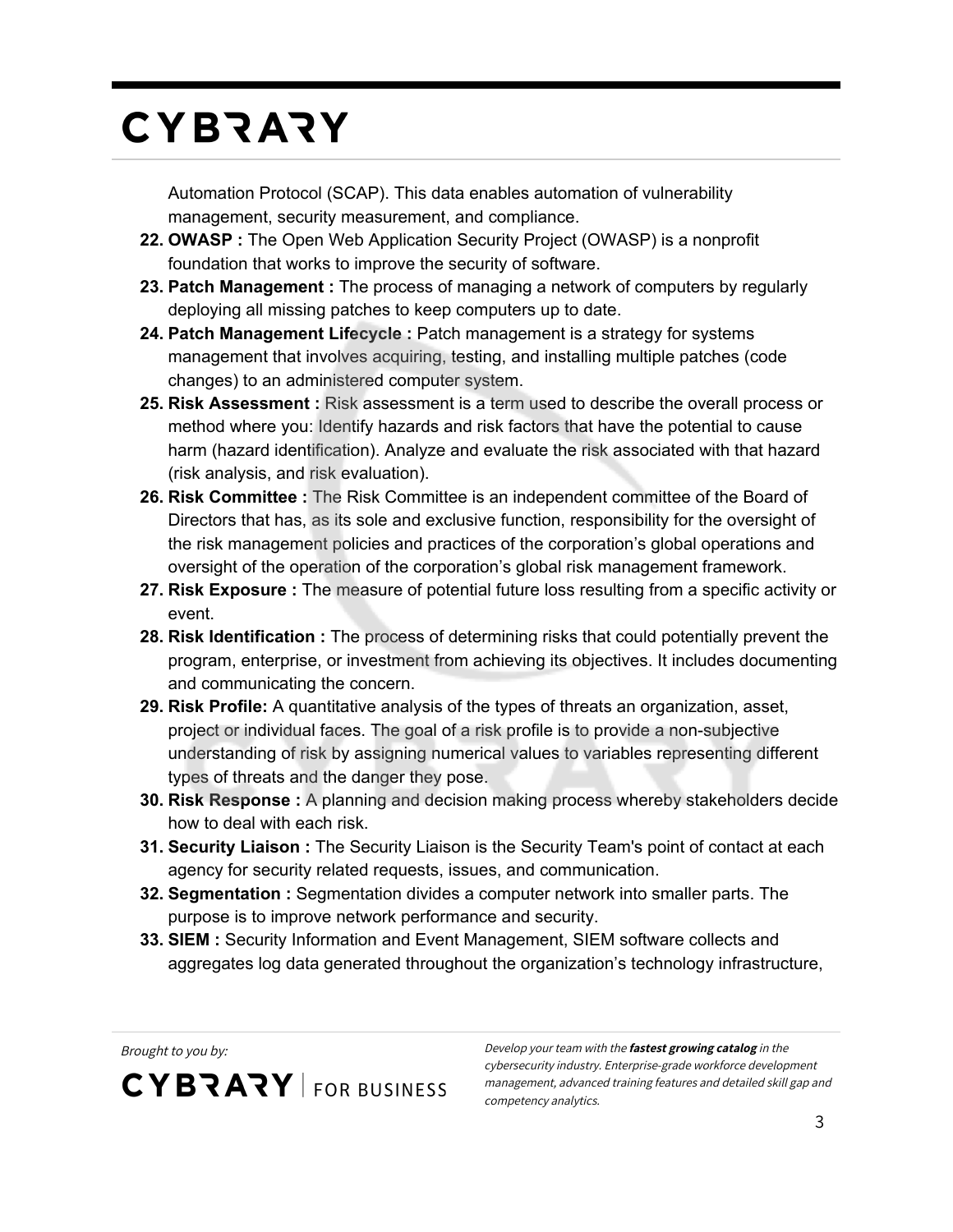from host systems and applications to network and security devices such as firewalls and antivirus filters.

- **34. SOC :** A security operations center is a centralized unit that deals with security issues on an organizational and technical level.
- **35. Spectre/Meltdown :** Critical vulnerabilities in processors which allow programs to steal data currently being processed.
- **36. SQL Injection :** The placement of malicious code in SQL statements, via web page input. SQL in Web Pages.
- **37. SSL :** Secure Sockets Layer; a protocol for establishing authenticated and encrypted links between networked computers.
- **38. Technical Refresh :** Tech refresh is the cycle of regularly updating key elements of your IT infrastructure to maximise system performance.
- **39. Tenable VPR(Vulnerability Priority Rating) :** The VPR is a dynamic companion to the static data provided by the vulnerability's CVSS score and severity, since Tenable updates the VPR to reflect the current threat landscape. VPR values range from 0.1-10.0, with a higher value representing a higher likelihood of exploitation.
- **40. Test Environment :** A testing environment is a setup of software and hardware for the testing teams to execute test cases. In other words, it supports test execution with hardware, software and network configured.
- **41. Threat Agent :** Also known as a threat actor; any person or thing that acts (or has the power to act) to cause, carry, transmit, or support a threat.
- **42. Threat Detection :** The process by which you find threats on your network, your systems or your applications.
- **43. Threat Intelligence :** Evidence-based knowledge, including context, mechanisms, indicators, implications, and action-oriented advice about an existing or emerging menace or hazard to assets.
- **44. Threat Modelling :** A process by which potential threats, such as structural vulnerabilities or the absence of appropriate safeguards, can be identified, enumerated, and mitigations can be prioritized.
- **45. Virtualization :** Virtualization is the process of running a virtual instance of a computer system in a layer abstracted from the actual hardware. Most commonly, it refers to running multiple operating systems on a computer system simultaneously.
- **46. Vulnerability Management :** The process of identifying, evaluating, treating, and reporting on security vulnerabilities in systems and the software that runs on them.

**CYBRARY** FOR BUSINESS